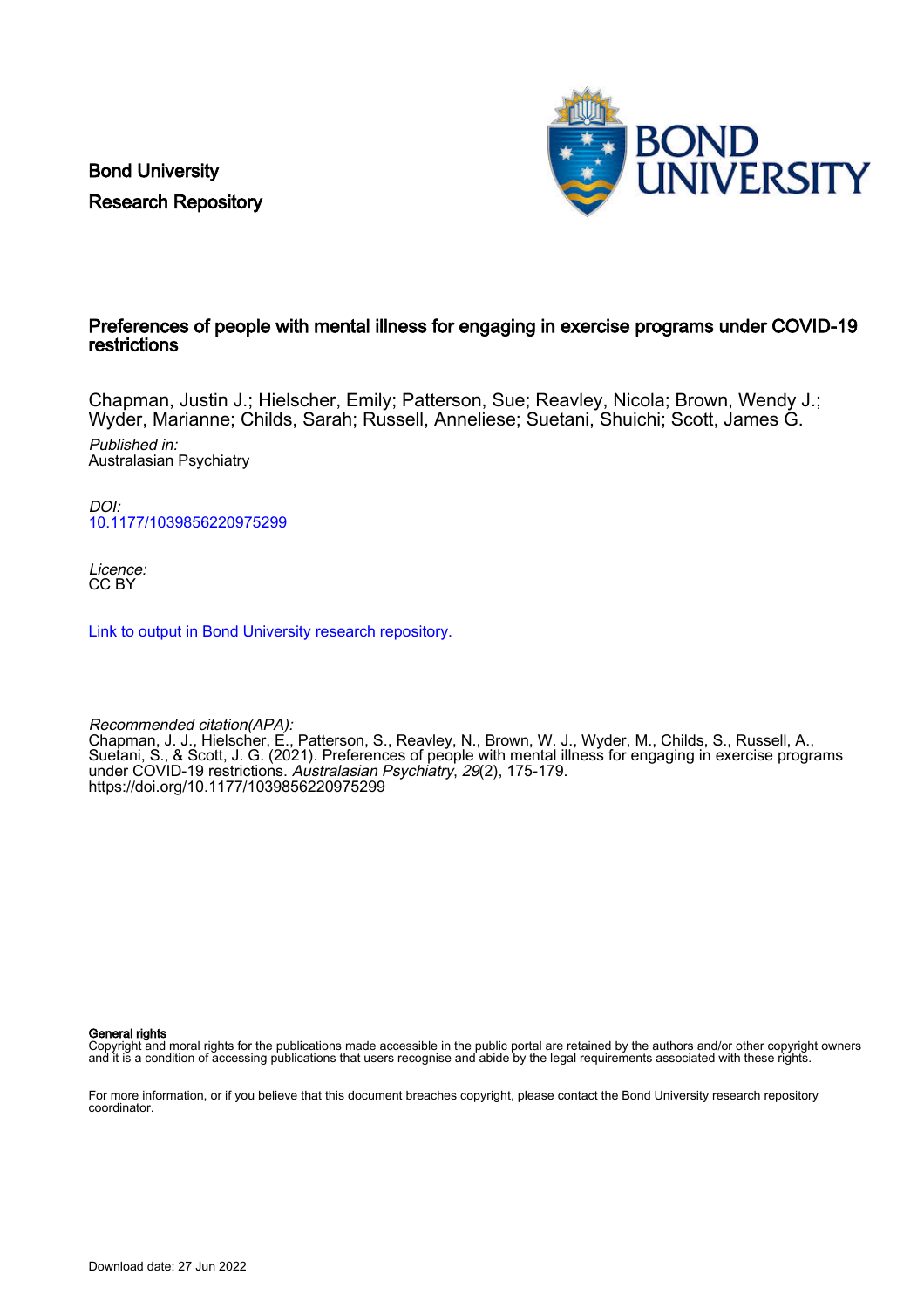## COVID-19

## Australasian **Psychiatry**

# Preferences of people with mental illness for engaging in exercise programs under COVID-19 restrictions

Australasian Psychiatry 2021, Vol 29(2) 175–179 © The Royal Australian and New Zealand College of Psychiatrists 2020



DOI: 10.1177/1039856220975299 Article reuse guidelines: [sagepub.com/journals-permissions](https://uk.sagepub.com/en-gb/journals-permissions) [journals.sagepub.com/home/apy](https://journals.sagepub.com/home/apy)



**Justin J Chapman** QIMR Berghofer Medical Research Institute, Australia; Metro South Addiction and Mental Health Service, Australia; Queensland Police-Citizens Youth Welfare Association, Australia; and School of Human Movement and Nutrition Sciences, The University of Queensland, Australia **Emily Hielscher** QIMR Berghofer Medical Research Institute, Australia **Sue Patterson** Metro North Mental Health Service, Australia **Nicola Reavley** University of Melbourne, Australia Wendy J Brown School of Human Movement and Nutrition Sciences, The University of Queensland, Australia **Marianne Wyder** Metro South Addiction and Mental Health Service, Australia **Sarah Childs** Queensland Alliance for Mental Health, Australia Anneliese Russell Richmond Fellowship Queensland, Australia **Shuichi Suetani** Metro South Addiction and Mental Health Service, Australia; School of Medicine, Griffith University, Australia; and School of Medicine, The University of Queensland, Australia James G Scott<sup>1</sup> QIMR Berghofer Medical Research Institute, Australia; Metro North Mental Health Service, Australia; and School of Medicine, The University of Queensland, Australia

#### **Abstract**

**Objectives:** People with mental illness may be vulnerable to decline in mental health and reduced physical activity because of the COVID-19 pandemic and associated restrictions. The aim of this study was to inform the design of physical activity interventions for implementation under these conditions to improve/maintain well-being and physical activity in this population.

**Methods:** People with mental illness who had participated in a physical activity program prior to the pandemic were invited to complete a survey about the impact of COVID-19 on mental health and physical activity and their preferences for engaging in a physical activity program under pandemic-related restrictions.

**Results:** More than half the 59 respondents reported worse mental health and lower physical activity during the pandemic. The preferred format for a physical activity program was one-on-one exercise instruction in-person in a park. Program components endorsed as helpful included incentivization, provision of exercise equipment and fitness devices, and daily exercise programs. About a third of the participants reported limitations in using technology for a physical activity program.

**Conclusions:** In-person exercise support is preferred by people with mental illnesses during pandemic-related restrictions. Enablement strategies such as providing equipment and self-monitoring devices should be utilized; assistance may be needed to incorporate the use of technology in exercise programs.

Keywords: physical activity, preferences, intervention design, mental health, exercise

The physical and mental health benefits of physical<br>activity (PA) are widely recognized.<sup>1</sup> The coronavirus<br>disease 2019 (COVID-19) pandemic and associated<br>government imposed restrictions designed to contain the activity (PA) are widely recognized.1 The coronavirus disease 2019 (COVID-19) pandemic and associated government-imposed restrictions designed to contain the

**Corresponding author:**

Justin Chapman, QIMR Berghofer Medical Research Institute, 300 Herston Road, Herston, Brisbane, QLD 4006, Australia. Email: justinjchapman@gmail.com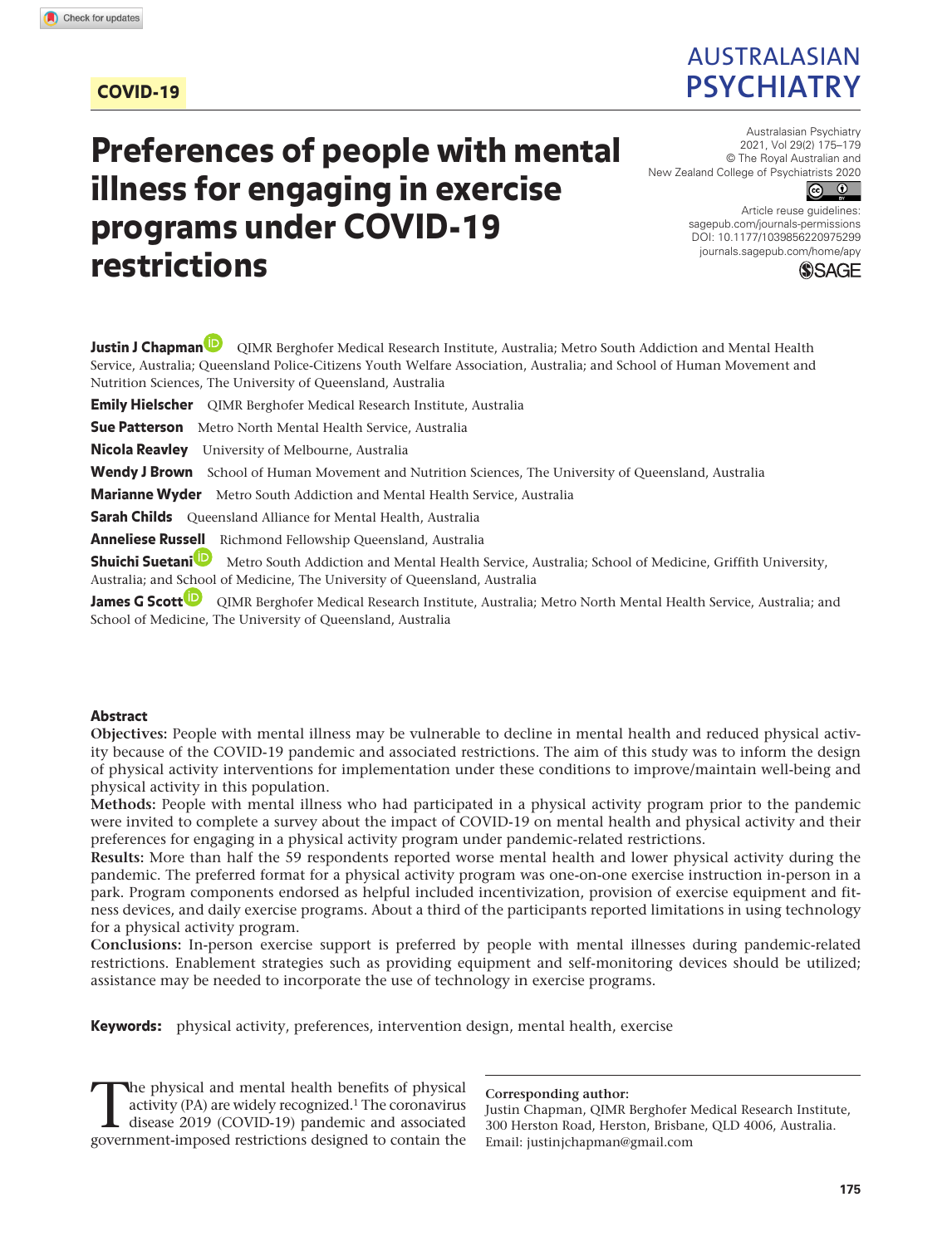spread of the virus have resulted in substantial decreases in PA globally,2 with negative impacts on the mental health and well-being of the population.3 People with mental illness may be particularly vulnerable; a recent study reported that distress was heightened in people with mood disorders compared with people without mental illness, and that distress was highest in people who reported lower PA during the pandemic.4 PA can improve symptoms of many mental illnesses,<sup>5</sup> and supporting people with mental illness to maintain PA through the pandemic is essential to promote physical and mental well-being and prevent widening of health inequalities.<sup>6</sup>

PA interventions can be adapted for delivery under pandemic-related restrictions by using telehealth services or other methods; however, little is known about their design and implementation for people with mental illness under such conditions. It is foreseeable that until a vaccine is available, Australia will be subject to fluctuating community restrictions disruptive to usual program delivery. This study aimed to inform exercise program design and implementation for people with mental illness during pandemic-related restrictions. The primary objective was to profile mental health, changes in PA levels, access to resources for exercise programs, and preferences and opinions for engaging in PA programs under pandemic-related restrictions.

## **Methods**

This was a questionnaire-based cross-sectional study of people with mental illness who had, prior to the pandemic, participated in a community exercise program. Ethical approval was obtained from the QIMR Berghofer Medical Research Human Research Ethics Committee (P3616).

## **Procedure**

Potentially eligible individuals were identified from a register of participants of community-based lifestyle programs at the Queensland Police-Citizens Youth Welfare Association in Australia. Participants of these programs were (i) aged over 18 years and (ii) referred to the program from public mental health services, mental health nongovernment organizations, and private or general practice clinics. The lead author (JC) contacted potentially eligible individuals, and emailed or text messaged the link to the online survey to those who agreed to participate. Completing the survey implied consent for participation. Participants were offered a \$20 gift card for completing the survey. Survey responses were received in May 2020, during which time outdoor gatherings of up to 10 people were permitted in Queensland, Australia (reinstated 15 May).

## **Measures**

Self-reported sociodemographic (age, sex, education, employment status, financial management, Aboriginal and Torres Strait Islander identification), psychosocial

(psychological distress and loneliness), and health information (mental and physical health diagnoses assessed using multi-choice and open-text response), and information on usual PA *before* and *after* COVID-19 were collected. Outcome measures are outlined in Table 1.

## **Analysis**

Summary statistics are presented for all measures. Estimates for weekly exercise were calculated by multiplying the number of reported exercise days by the duration of exercise and dichotomized into *sufficiently* or *insufficiently* active (exercising more or less than 150 min/week, respectively). A related-samples McNemar test was used to test for differences in PA participation before and during COVID-19. All analyses were conducted in SPSS v23.

#### **Results Participants**

Most of the 59 respondents (58%) reported that their mental health was negatively affected by COVID-19, with about one-fifth (19%) reporting *much worse* mental health. Most  $(n = 40; 68%)$  had high psychological distress (mean = 17.4; standard deviation  $[SD] = 6.11$ ), and one-third (34%) had the highest loneliness rating. Health and demographic statistics are shown in Table 2.

A total of 30 (51%) respondents reported exercising at least 150 min/week before COVID-19, which reduced to 12 (20%) during COVID-19. High-intensity exercise was reported by 32 participants before COVID-19 (mean = 107 min/week;  $SD = 149$  min/week), and by 21 participants since COVID-19 (mean = 41 min/week;  $SD = 68$ min/week). A related-samples McNemar test confirmed that the reduction in participants exercising at least 150 min/week and those doing any high-intensity exercise was statistically significant ( $p = .001$  and  $p = .013$ , respectively).

## **Access to resources**

When asked about access to equipment that could be used for PA, most respondents reported *not* having a pedometer (80%), fitness tracker (76%), or equipment for aerobic (76%) or resistance exercise (63%); however, most said they have enough space for home-based exercise (63%). A high proportion of respondents reported having a phone (95%) or smartphone (90%); fewer reported having a computer (68%) or tablet (44%). However, only 63% reported having an internet connection suitable for supporting video streaming or calls (85% had internet connection, 74% of whom had a *suitable* internet connection).

## **Exercise preferences and opinions**

A high proportion of respondents *disagreed* that they were as active as they would like to be (83%). Reported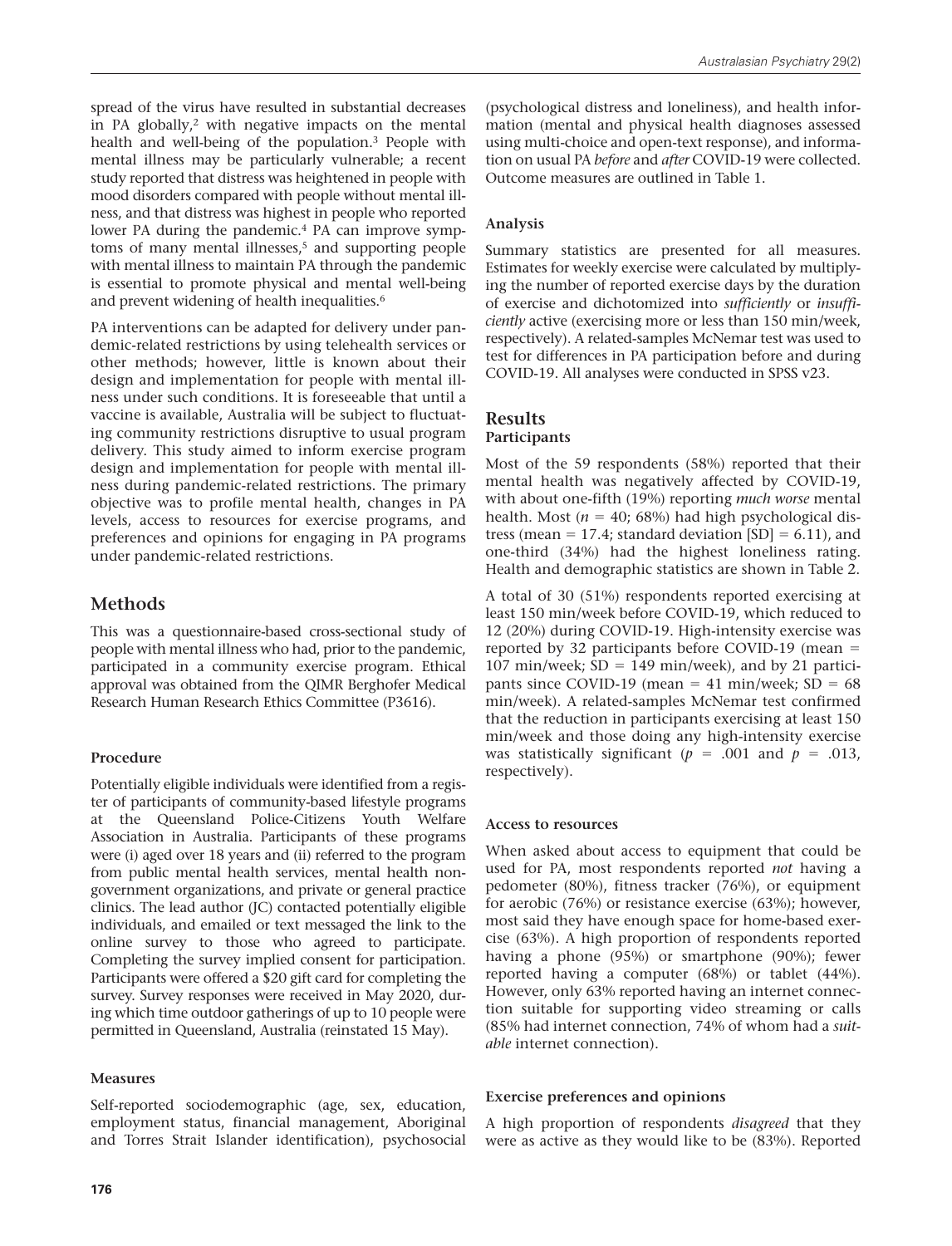#### **Table 1. Overview of outcomes measures**

*Impact of COVID-19:* The impact of the COVID-19 pandemic and associated restrictions on mental health was assessed using the question: *How has your mental health and well-being been affected by COVID-19 pandemic and associated restrictions?*; responses on a five-point scale (*much worse, somewhat worse, about the same, somewhat better, much better*)

**K6**: The six-item K6 was used to assess general psychological distress experienced in the past month using a five-point scale; scores over 15 indicate high distress<sup>7</sup>

*Three-item loneliness scale*: Participants were asked how often they feel (i) that they lack companionship, (ii) left out, and (iii) isolated from others; responses on a three-point scale (*hardly ever, some of the time, often*) 8

4-PAQ: The 4-PAQ was adapted from the PAVS questions<sup>9</sup> which ask about physical activity completed in the previous week. The 4-PAQ was adapted to ask about *average* exercise participation rather than previous week and to distinguish highintensity exercise. PA questions specified time periods before and after "COVID-19 and associated restrictions"

*Exercise preferences and opinions:* To assess preference for the format of an exercise program, participants were asked: *If you had a free exercise program available during current COVID-19 restrictions, what format would you like?* To assess opinions on what would be helpful components of such an exercise program (e.g. use of diaries, fitness trackers, incentives, etc.), participants were asked: *If you had a free exercise program available during current COVID-19 restrictions, what would you find helpful?*

*Resource access and self-efficacy:* Access to resources (technology and exercise related) was assessed using 11 items, with yes/no responses. As a measure of self-efficacy, participants were also asked about their confidence to use technology (to use online videos, video messaging services, phone apps), and confidence in exercising on their own, or if having a bad day

 $$ Activity as a Vital Sign.

self-efficacy for exercise was low: 64% *disagreed* that they would be confident exercising on their own and 76% disagreed that they could make themselves exercise if having a bad day. When asked about confidence in using online mediums for exercise support, about a quarter of those with an internet connection reported being *not at all confident* in their ability to access exercise videos (26%), use video messaging services (24%), or use smartphone applications related to exercise (30%).

In relation to exercise program formats, one-on-one exercise instruction outdoors in a park was the most preferred (81%); other formats were endorsed by fewer than 40% of participants. The most disliked suggestions were one-on-one exercise instruction via video and group educational sessions over phone or video (41% and 42%, respectively); results are provided in Table 3. Program components endorsed as helpful included: incentives (e.g. gift cards; 73%), having home exercise equipment delivered (69%), the use of fitness devices (e.g. monitors and trackers; 63%), use of phone apps (56%), and having daily exercise programs sent to them (54%). The involvement of social media had the highest *unhelpful* rating (34% rated unhelpful); results are provided in Table 4.

#### **Discussion**

The COVID-19 pandemic has had a major impact on society. Participants in this study had high psychological distress and loneliness and reported worse mental health and lower PA during the pandemic. Limited access to resources must be considered in design of PA interventions. Relatively low access to exercise equipment and a suitable internet service in this group limits the potential for remote interventions (e.g. telehealth) to enable homebased exercise. Interventions employing online mediums for people with appropriate internet access should include assistance to establish the service (e.g. set up user accounts) and navigate applications; however, other mediums are required to reach people with unsuitable internet access, which may be pertinent to rural communities. Participants perceived use of fitness trackers or phone apps for self-monitoring as helpful program components; however, low ownership of fitness devices and low confidence in using technology imply that more practical support would be required to incorporate these components. This is consistent with a recent survey study demonstrating high smartphone ownership but low app usage in people with mental illness,<sup>10</sup> and that m-Health and wearable technologies are feasible when ongoing individual technical assistance is provided.11

Practical support and enablement strategies were preferred, consistent with research related to exercise preferences during non-pandemic conditions.12 Although internet or phone formats would arguably reduce chances of virus transmission, participants still prefer in-person support such as one-on-one exercise instruction. Education strategies to encourage family or carers of people with mental illness to provide in-person exercise support (e.g. accompaniment while walking) could be effective. Helpful program components included incentives (e.g. gift cards),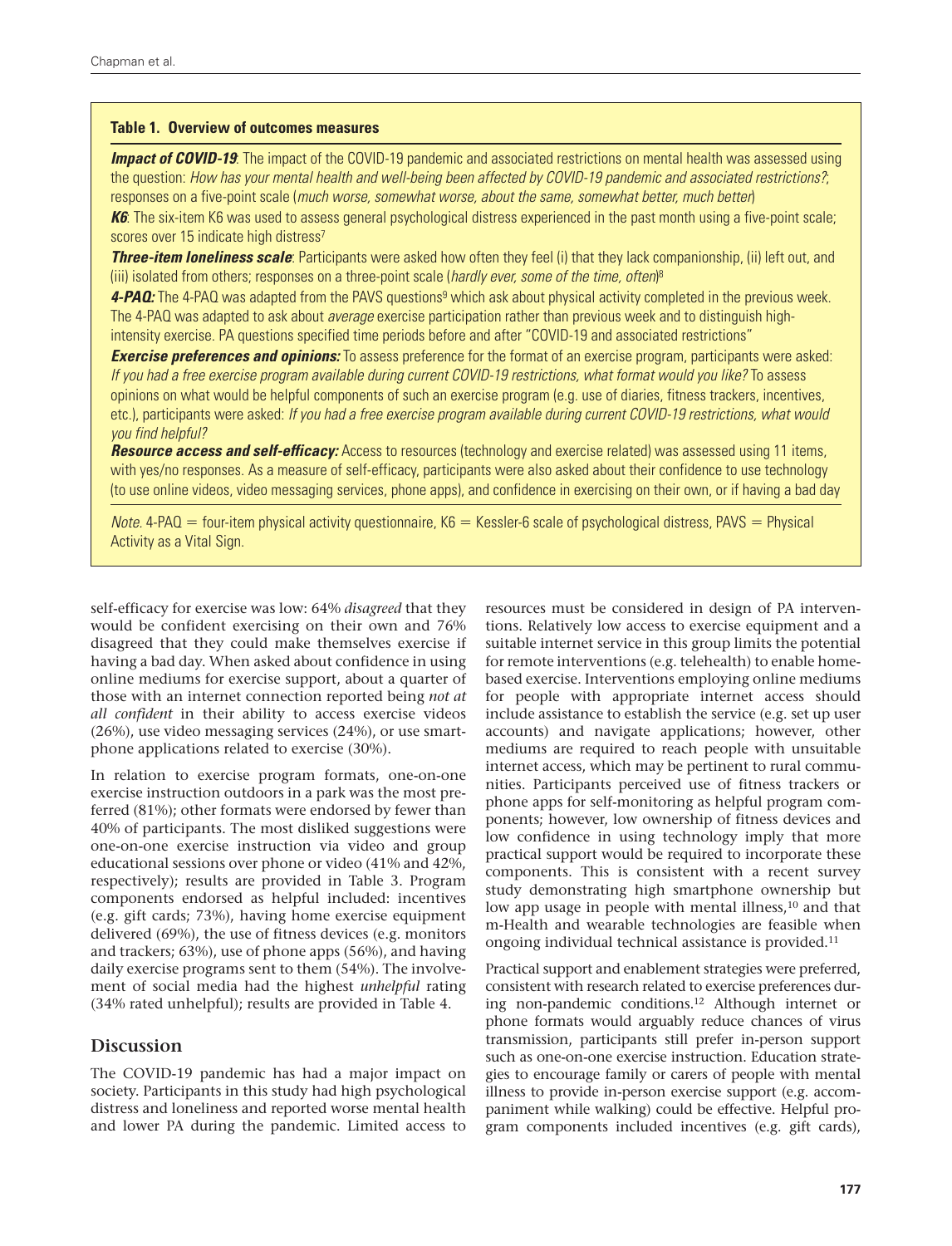|                                               | <b>Mean</b>    | (SD)   |
|-----------------------------------------------|----------------|--------|
| Age, years                                    | 43.1           | (14.5) |
| Missing $(n = 3)$                             |                |        |
|                                               | $\mathbf{n}$   | (%)    |
| <b>Sex</b>                                    |                |        |
| Female                                        | 44             | 75%    |
| Male                                          | 11             | 19%    |
| Prefer to self-identify                       | 1              | 2%     |
| <b>Missing</b>                                | 3              | 5%     |
| <b>Aboriginal or Torres Strait Islander</b>   |                |        |
| Aboriginal and/or Torres Strait Islander      | 5              | 8%     |
| <b>Neither</b>                                | 49             | 83%    |
| <b>Missing</b>                                | 5              | 8%     |
| <b>Education</b>                              |                |        |
| University degree                             | 9              | 15%    |
| Trade/apprenticeship                          | 8              | 14%    |
| Diploma                                       | 11             | 19%    |
| High school                                   | 17             | 29%    |
| Did not finish high school                    | 11             | 19%    |
| <b>Missing</b>                                | 3              | 5%     |
| <b>Employment</b>                             |                |        |
| <b>Employed full-time</b>                     | $\overline{2}$ | 3%     |
| <b>Employed part-time (less</b>               | 8              | 14%    |
| than 35 h/week)                               |                |        |
| <b>Employed casually</b>                      | 6              | 10%    |
| Unemployed and looking for work               | 6              | 10%    |
| Student/volunteer/                            | 6              | 10%    |
| homemaker                                     |                |        |
| <b>Retired</b>                                | 5              | 8%     |
| Unable to work due to                         | 22             | 37%    |
| mental or physical health                     |                |        |
| <b>Missing</b>                                | 4              | 7%     |
| <b>Self-reported mental health diagnoses</b>  |                |        |
| <b>Number of diagnoses</b>                    |                |        |
| None                                          | 9              | 15%    |
| One                                           | 12             | 20%    |
| Two or more                                   | 34             | 58%    |
| <b>Missing</b>                                | 4              | 7%     |
| <b>Diagnoses</b> <sup>a</sup>                 |                |        |
| Depression                                    | 32             | 54%    |
| Anxiety disorder                              | 30             | 51%    |
| Trauma-related disorder                       | 16             | 27%    |
| Psychotic disorder                            | 11             | 19%    |
| <b>Bipolar disorder</b>                       | 10             | 17%    |
| Personality spectrum disorder                 | 8              | 14%    |
| Substance use disorder                        | $\overline{4}$ | 7%     |
| Eating disorder                               | 6              | 10%    |
| Other (e.g. Attention deficit hyperactivity 6 |                | 10%    |
| disorder, autism, adjustment, disorder)       |                |        |

*(continued)*

#### **Table 2. (continued)**

|                                                 | <b>Mean</b>   | (SD) |
|-------------------------------------------------|---------------|------|
| <b>Self-reported physical health condition</b>  |               |      |
| Number of conditions                            |               |      |
| No conditions reported                          | 27            | 46%  |
| One or more condition reported                  | 33            | 54%  |
| Conditions                                      |               |      |
| Asthma                                          | 11            | 26%  |
| Rheumatoid or osteoarthritis                    | 9             | 21%  |
| Cardiovascular disease                          | 5             | 12%  |
| Diabetes (type 1 or 2)                          | 4             | 10%  |
| Chronic bronchitis, emphysema, or other         | $\mathcal{R}$ | 7%   |
| pulmonary condition                             |               |      |
| Osteoporosis                                    | 3             | 7%   |
| Neurological (multiple sclerosis,               | 3             | 7%   |
| Parkinson's, stroke, Alzheimer's, dementia,     |               |      |
| other)                                          |               |      |
| Liver disease/condition                         | 2             | 5%   |
| Cancer (other than non-melanoma skin<br>cancer) | 1             | 2%   |
| Kidney disease/condition                        | 1             | 2%   |

diagnoses; hence, the proportions sum to greater than 100%.

home exercise equipment delivered, use of fitness devices or phone apps for self-monitoring, and daily exercise programs sent to them. Providing home exercise equipment combined with prescribed exercise programs to utilize the equipment could enable home-based exercise and facilitate skill building.

Limitations of this research are a small sample that limits generalizability and lack of clinically confirmed diagnoses or other information relevant to condition (e.g. functioning, stage of illness). Participants were recruited from a register of previous exercise participants with the view of informing program adaptation for pandemic-related restrictions.

## **Conclusions**

People with mental illness may be vulnerable to decline in mental health and lower levels of PA because of the COVID-19 pandemic and associated restrictions. Members of this group want to be more active and prefer in-person exercise support during government-imposed restrictions. Participation in PA can be promoted by incentivization, enablement via provisions of equipment and professional instruction, and self-monitoring strategies. A high proportion of people with mental illness own smartphones, which could be utilized in exercise interventions for selfmonitoring or exercise instruction; however, there may be problems with internet limitations, and some may